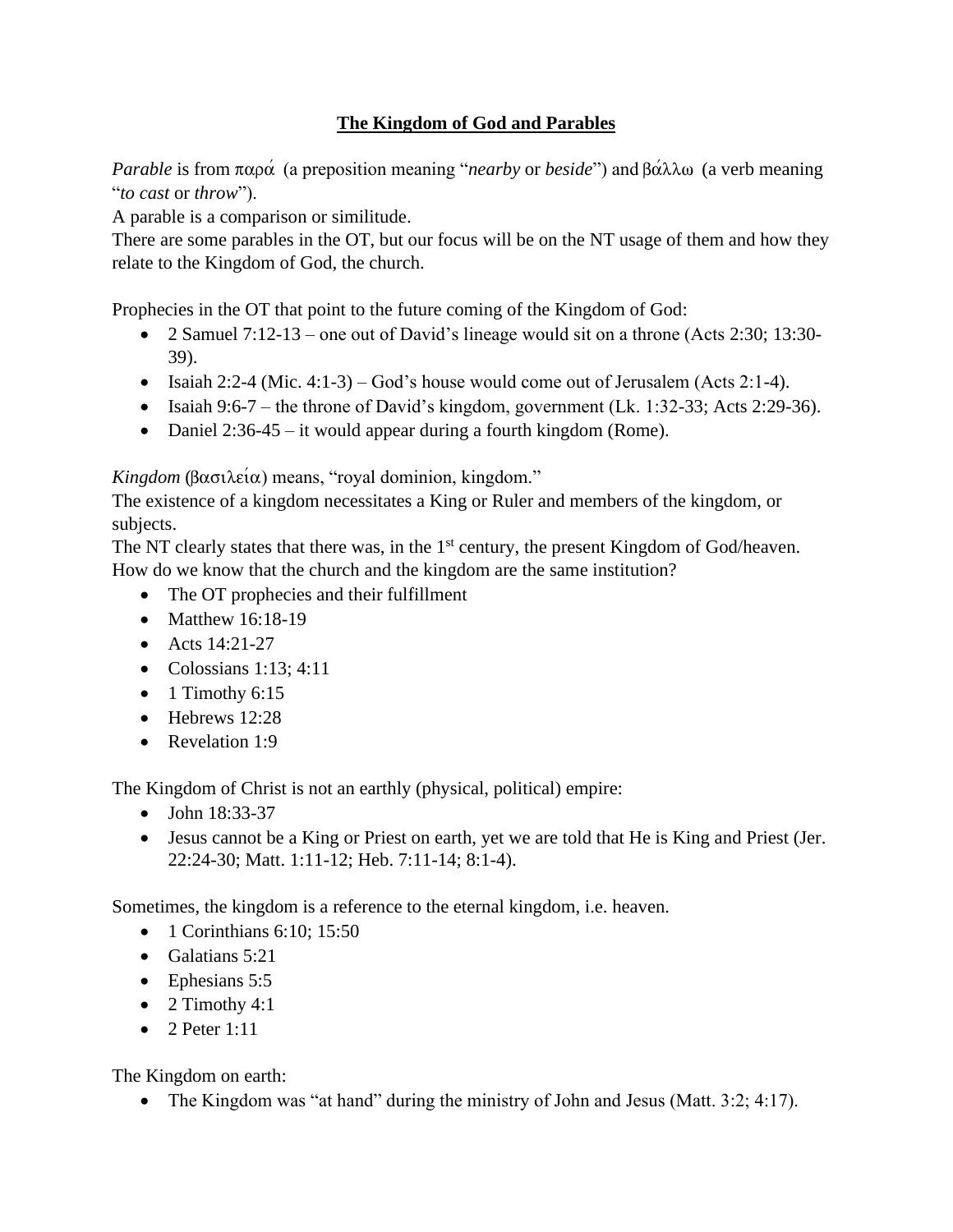- Was witnessed by those who heard Jesus (Mk. 9:1).
- To come with power (Mk. 9:1; Lk. 24:44-49; Acts 1:4-8; 2:1-4).
- Jesus is King  $(1 \text{ Tim. } 6:15)$  and Head (Eph. 5:23).

If the Kingdom of Christ has not yet been established, here are some consequences…

- We must reestablish the Babylonian, Persian, Grecian, and Roman empires (Dan. 2).
- Jesus misled His audience (Mk. 9:1).
- The Colossians were not in the Kingdom (Col. 1:13).
- John was not in the Kingdom (Rev. 1:9).
- Jesus is not King  $(1 \text{ Tim. } 6:15)$ .

Why did Jesus use parables?

- Matt. 13:10-17.
- Mk.  $4:10-12$ .
- Lk. 8:9-10.
- To reveal truths to His apostles that others would not see/understand.

First mention in the NT is Matthew 13:3 and is followed by 7 parables in the same chapter:

- The Sower (Matt. 13:3-9 and explained in v. 18-23).
- The Wheat and Tares (Matt. 13:24-30 and explained in v. 36-43).
- The Mustard Seed (Matt. 13:31-32).
- The Leaven (Matt. 13:33).
- The Hidden Treasure (Matt. 13:44).
- The Pearl of Great Price (Matt. 13:45-46).
- The Dragnet (Matt. 13:47-50).

Other parables recorded in Matthew:

- Wineskins  $(9:14-17)$ .
- The Lost Sheep  $(18:10-14)$ .
- The Unforgiving Servant (18:21-35).
- Workers in the Vineyard (20:1-16).
- Two Sons (21:28-32).
- Wicked Vinedressers (21:33-46).
- Wedding Feast  $(22:1-14)$ .
- Fig Tree  $(24:32-35)$ .
- Wise and Foolish Virgins (25:1-13).
- Talents  $(25:14-30)$ .
- Parables recorded in Mark:
	- Wineskins  $(2:18-22)$ .
	- The Sower (4:1-9, 13-20).
	- Growing Seed  $(4:26-29)$ .
	- Mustard Seed (4:30-34).